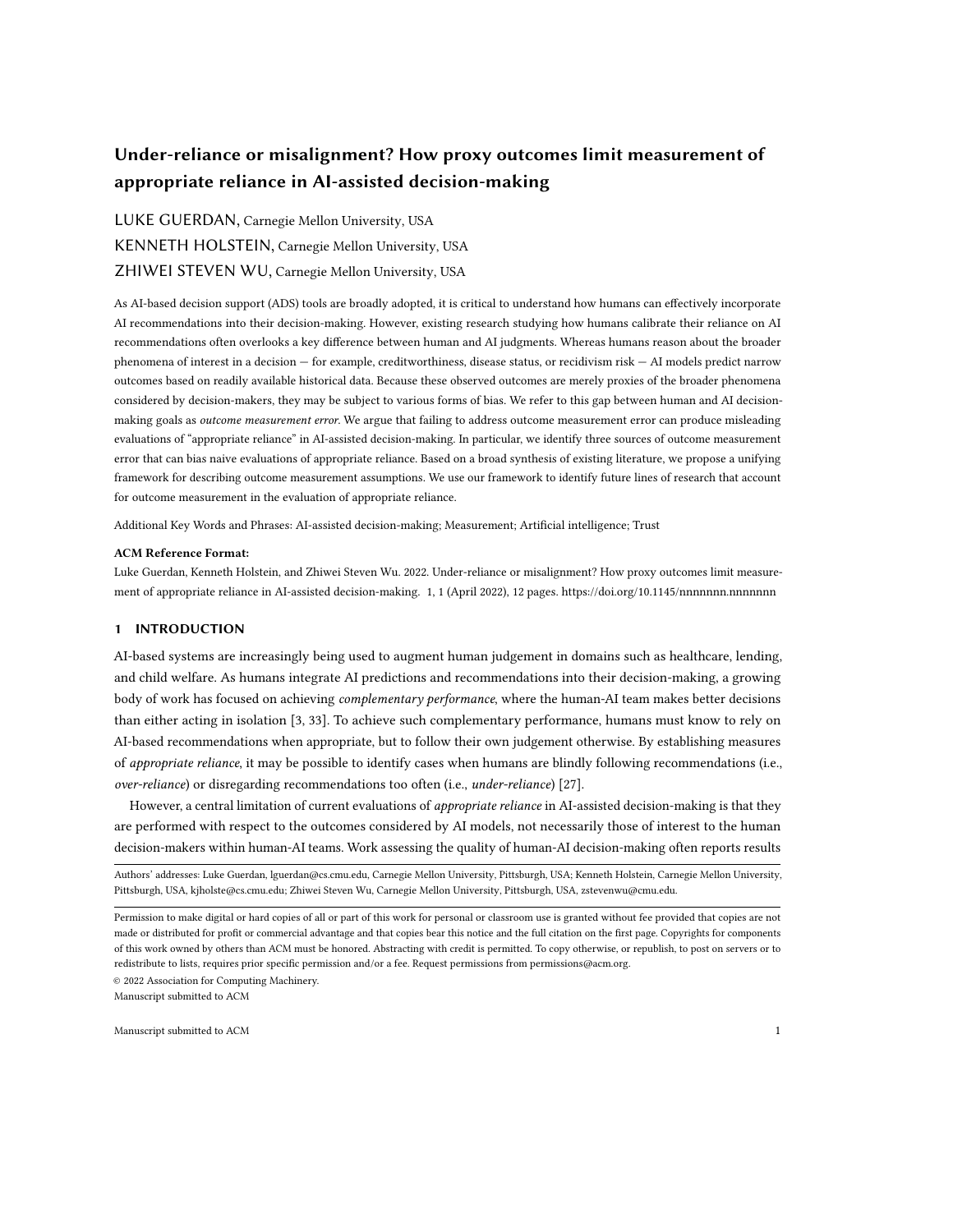in terms of "performance" operationalized by accuracy, AUC, or a similar statistical measure [\[3,](#page-10-0) [24,](#page-10-1) [25\]](#page-10-2). Researchers claim humans are under-reliant when they fail to follow the AI's recommendation despite it being "correct". Similarly, researchers report over-reliance in cases where humans follow the model despite it being "incorrect" [\[4,](#page-10-3) [8\]](#page-10-4). Yet these notions of decision quality hinge on the definition of ground truth considered by the AI system. Consequentially, resulting assessments of human reliance are only valid to the extent that the ground truth encoded in labels accurately reflects the goals of decision-makers.

In contrast to the observable proxy outcomes typically considered by AI systems, humans make decisions based on meaning-rich representations of the world, including latent constructs [\[17,](#page-10-5) [23\]](#page-10-6). For instance, a loan officer might consider the creditworthiness of a lendee while deciding whether to approve a new line of credit; or a physician might evaluate cardiovascular disease risk holistically as a combination of a number of factors. "Creditworthiness" and "cardiovascular disease risk" are examples of latent constructs that are not directly observable in the world, but can be operationalized via a measurement model [\[21\]](#page-10-7). AI-based decision support tools assume de-facto measurement models when they assign an outcome label – loan default or heart attack events, for example – as a proxy for the latent construct of interest. We refer to this gap between the construct of interest to human decision-makers and the proxy used by AI systems as outcome measurement error.

Outcome measurement error shapes expert reliance in real-world AI-assisted decision-making deployments. In pre-trial detention decisions, juvenile defendants are commonly identified as high-risk by AI systems due to the connection between youth and re-arrest [\[15\]](#page-10-8). However, judges sometimes override these high-risk scores because youth is seen as a mitigating factor for culpability [\[32\]](#page-11-3). Here, the gap between judges' notion of "risk to society" and the re-arrest proxy targeted by the AI contributes to apparent "under-reliance". In child welfare, AI-based decision support tools have been introduced to help social workers assess whether children are at risk of abuse. One tool, the Allegheny County Family Screening Tool (AFST), uses placement in foster care within two years as a proxy for abuse and neglect. Yet social workers have reported overriding the AFST's recommendations, in part because its long-term view of risk and its focus on predicting placement in foster care is incongruent with their own focus on assessing actual, near-term safety risks to children [\[22\]](#page-10-9).

Based on the challenges discussed above, there is a pressing need to develop strategies for evaluating appropriate reliance in the presence of outcome measurement error. However, a key impediment to establishing these strategies is that the sources and implications of outcome measurement error remain poorly understood in AI-assisted decisionmaking. Our current understanding of outcome measurement error is scattered across work in quantitative social sciences [\[21,](#page-10-7) [29\]](#page-11-4), economics [\[6,](#page-10-10) [23,](#page-10-6) [30\]](#page-11-5), and machine learning [\[11,](#page-10-11) [12,](#page-10-12) [26\]](#page-10-13), with limited synthesis of general trends and best practices. At a basic level, we lack a synthesis of the common error sources that should be considered while developing measures of appropriate reliance. Moreover, we do not have a framework for articulating outcome measurement assumptions, along with their implications on assessing appropriate reliance. This makes it difficult to understand how existing assessments of appropriate reliance might be impacted by outcome measurement error.

Therefore, in this work, we provide a foundation for characterizing sources and implications of outcome measurement error in AI-assisted decision-making, and use this framework to highlight nuances in the evaluation of appropriate reliance. Our work includes two key contributions. First, we identify outcome measurement-related challenges that should be considered while developing assessments of appropriate reliance in AI-assisted decision support (Section [2\)](#page-2-0). In particular, we highlight challenges arising from the datasets used to develop AI-based decision support tools, and identify three sources of outcome measurement error. We discuss how evaluations of appropriate reliance could be incomplete if these challenges are not appropriately addressed. Second, we provide a unifying Manuscript submitted to ACM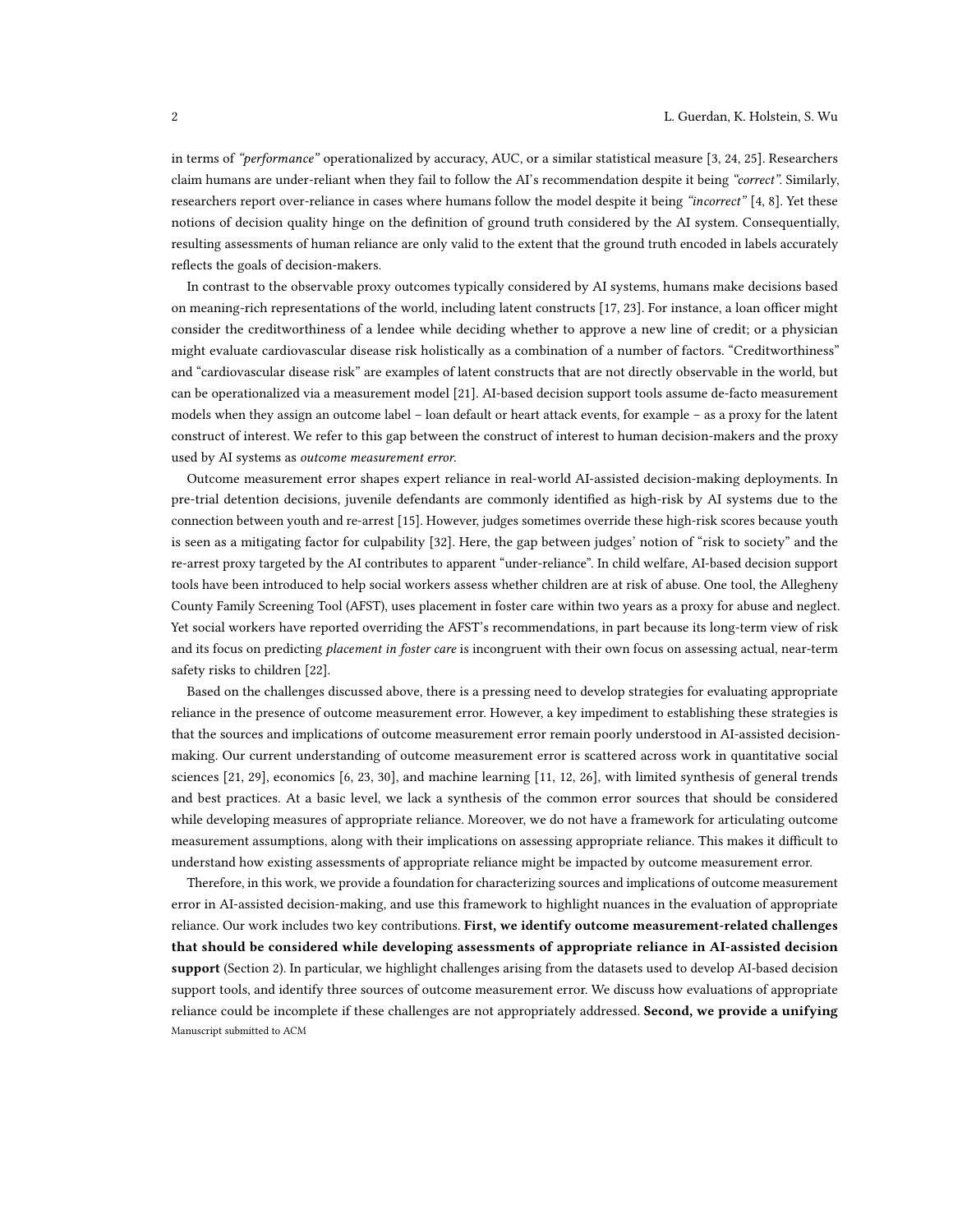Under-reliance or misalignment? How proxy outcomes limit measurement of appropriate reliance in AI-assisted decision-making 33

framework for characterizing the outcome measurement process in AI-assisted decision support (Section [3\)](#page-6-0). We propose a three-step process — measurement, prediction, and evaluation — involved in the development of AI-based decision support tools. We use this framework to describe a broad set of AI-based decision support methods that have been proposed in the literature (see Table [1\)](#page-8-0).

# <span id="page-2-0"></span>2 BARRIERS TO MEASURING APPROPRIATE RELIANCE IN AI-ASSISTED DECISION-MAKING

In this section, we draw attention to challenges that, left unaddressed, may lead to misleading evaluations of appropriate reliance. We begin by discussing the datasets used by AI-based decision support tools. We note important distinctions between datasets used to train "real-world" deployments of AI-based systems, and those often included in current evaluations of appropriate reliance [\[3,](#page-10-0) [4,](#page-10-3) [8,](#page-10-4) [35\]](#page-11-6). Based on these differences, we then highlight three forms of outcome measurement error — construct validity of outcome proxies, intervention effects, and selective labels – that are likely to impact assessments of appropriate reliance.

## <span id="page-2-2"></span><span id="page-2-1"></span>2.1 Datasets used to develop AI-assisted decision-making systems



Fig. 1. Structural causal model showing the data generative process that gives rise to training data used by AI-based decision support tools.  $X$  represents observable data that plays a factor in the expert decision,  $Z$  represents unobserved information only available to humans, D represents historical expert decisions, and  $Y^*$  represents the primary outcome of interest to decision-makers. We show  $Y^*$ in a box rather than a circle to highlight that this outcome is operationalized via a measurement model rather than observed directly.

One barrier to evaluation of appropriate reliance is that datasets used to examine reliance patterns in lab-based studies differ from those used to train real-world AI-based decision support tools. Lab-based studies often conduct empirical evaluations using simplified experimental tasks to make the evaluation feasible with online participants who lack domain expertise [\[3,](#page-10-0) [4,](#page-10-3) [8,](#page-10-4) [35\]](#page-11-6). For instance, previous reliance evaluations have asked participants to predict the sale price of houses [\[8\]](#page-10-4), the nutrient content of food [\[4\]](#page-10-3), or forest cover from images [\[35\]](#page-11-6). However, datasets used in these tasks differ from real-world decision support settings in important ways.

In real-world decision support settings, the AI-based tool is intended to improve existing decision-making practices. Therefore, model developers rely on historical data from past human decisions to train the model embedded in the tool. Using data generated from past human decisions introduces important nuances that should be considered during model development and during assessment of appropriate reliance. For instance, in the course of making their decisions, Manuscript submitted to ACM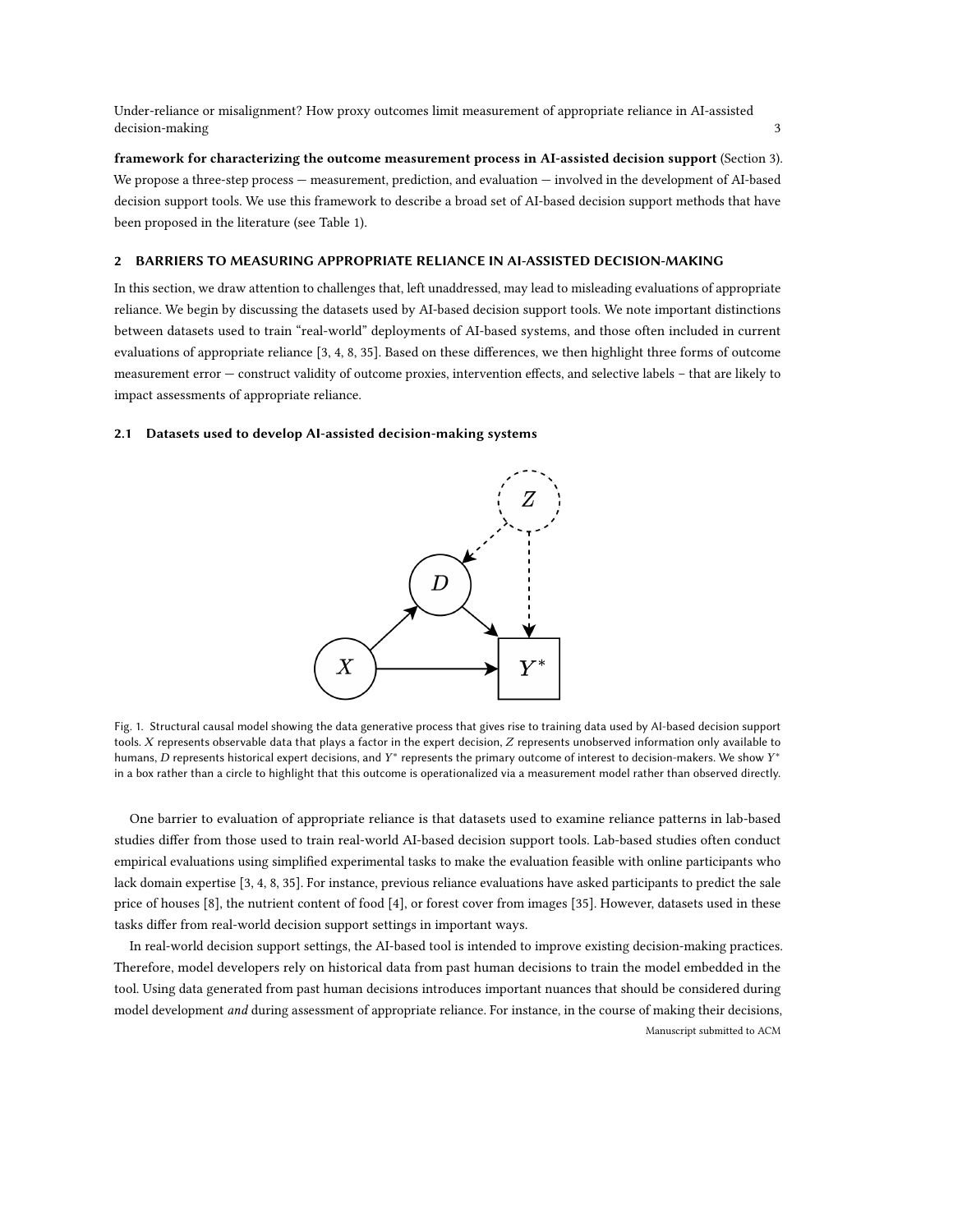humans might have had access to additional information that is not available within the recorded dataset. Additionally, the human decision may have *influenced* the outcome observed in the historical data. In contrast, datasets used in many lab-based assessments of reliance are not subject to the influence of past human decisions (an exception includes recidivism prediction in [\[35\]](#page-11-6)).

To improve the ecological validity of lab-based assessments of appropriate reliance, it is critical to understand the real-world processes that give rise to the datasets upon which AI-based decision support tools are trained. In causal inference and statistics, these real-world processes are often described by *data generative processes*. Causal directed acyclic graphs (DAGs) provide one graphical tool for reasoning about a data generative processes, where arrows reflect causal relationships between different nodes [\[31\]](#page-11-7). We propose a DAG that describes the data generative process for datasets used by AI-based decision support tools in Figure [1.](#page-2-1) In this figure,  $X$  involves observed information (e.g., medical history, public welfare records) that is digitally recorded and leveraged as features in a model. Additionally, Z represents contextual information that is available to experts but unavailable to a model. Z is sometimes referred to as a confounder or unobservable in AI-assisted decision-making literature (where confounders are typically indicated by dotted lines in DAGs) [\[12,](#page-10-12) [23\]](#page-10-6). In the figure, D describes the decision reached by the human based on  $X$  and  $Z$ . Finally,  $Y^*$  shows the historical outcome that resulted from  $X$ ,  $Z$ , and  $D$ .

The outcome  $Y^*$  shown in Figure [1](#page-2-1) plays a central role in the expert decision-making process. Specifically,  $Y^*$ represents the unobserved outcome of interest that humans consider as they weigh their decision. A judge might consider Y<sup>\*</sup> to be "violent crime", while a social worker might consider Y<sup>\*</sup> as "serious abuse and neglect". However, because  $Y^*$  is operationalized via a measurement model rather than observed directly, we represent  $Y^*$  via a square in Figure [1.](#page-2-1) In practice, the most commonly used measurement model is to simply use an observed outcome (e.g., re-arrest, placement in foster care) as a proxy for the construct of interest. More nuanced measurement models have also been proposed [\[12,](#page-10-12) [29\]](#page-11-4). However, a barrier to establishing measures of appropriate reliance is that the outcome measurement process is poorly understood. This poses a challenge in light of the issues we discuss below.

## 2.2 Outcome measurement error

When AI-based decision-support tools are developed using data generated via Figure [1,](#page-2-1) this introduces several key issues in the estimation of Y<sup>\*</sup>. First, because the true outcome of interest in AI-assisted decision settings is unobservable, there can be a gap between  $Y^*$  and the proxy adopted by the measurement model  $(Y)$ . In these settings, it is critical to consider the size of this gap by examining the *construct validity of outcome proxies*. An additional impediment to predicting  $Y^*$  arises from the results of past human decisions. As highlighted in Figure [1,](#page-2-1) human decisions are not passive, independent events. Instead, they act as interventions that change the probability of  $Y^*$  (i.e., intervention effects). For example, an opened child welfare investigation might connect a family with resources that reduces the chances of child abuse. A related barrier to estimating  $Y^*$  is that human decisions change the probability of observing an outcome proxy. For example, reoffence is only observed by released defendants, and defaults are only observed by borrowers who receive a loan. Due to these selective labels, historical decisions influence the outcomes available for modeling. We refer to this collective set of issues in estimating  $Y^*$  via observed outcome proxies  $Y$  as outcome measurement error.

Despite its importance in establishing measures of appropriate reliance, outcome measurement error remains largely unacknowledged in AI-assisted decision-making literature [\[2–](#page-10-14)[5,](#page-10-15) [8,](#page-10-4) [17,](#page-10-5) [24,](#page-10-1) [25,](#page-10-2) [35\]](#page-11-6). Instead, evaluations assume that the outcome proxy predicted by the AI-based tool  $(Y)$  is equivalent to the true outcome of interest  $(Y^*)$ . This poses an issue in light of the challenges raised above. Specifically, because existing measures of appropriate reliance hinge on the definition of a "correct" decision by a human or AI tool, and "correct" outcomes are determined based on proxy Manuscript submitted to ACM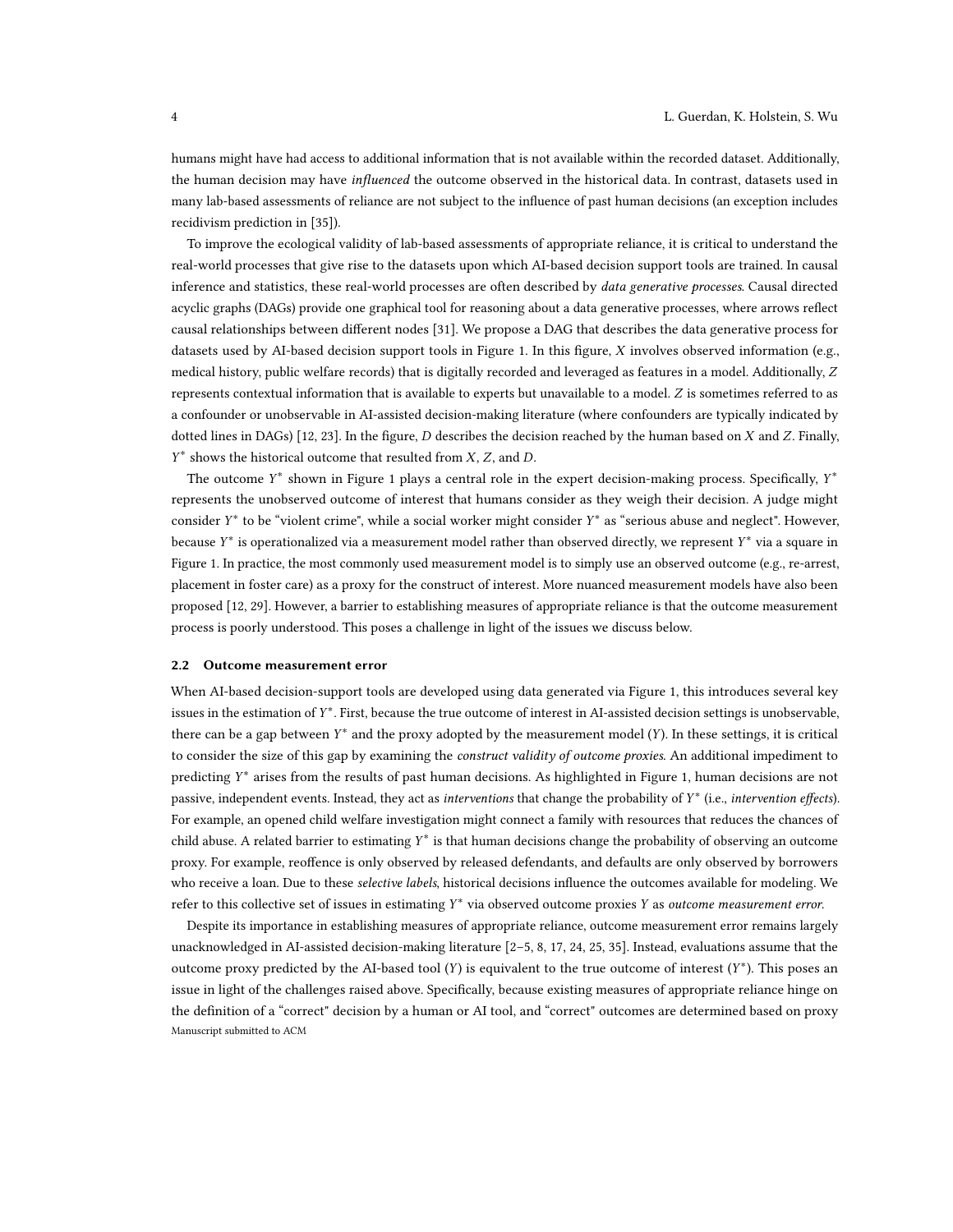Under-reliance or misalignment? How proxy outcomes limit measurement of appropriate reliance in AI-assisted decision-making 5 to 1 and 2 and 2 and 2 and 2 and 2 and 2 and 2 and 2 and 2 and 2 and 2 and 2 and 2 and 2 and 2 and 2 and 2 and 2 and 2 and 2 and 2 and 2 and 2 and 2 and 2 and 2 and 2 and 2 and 2 and 2 and 2 and 2 and 2 a

outcomes, this could potentially lead to misleading evaluations. As a result, measures of appropriate reliance developed in lab-based studies with limited outcome measurement error may fail to generalize when deployed in real world settings where the gap between Y and  $Y^*$  is more pronounced. We now discuss three sources of outcome measurement error in detail, and highlight how they can lead to misleading assessments of reliance.

2.2.1 Construct validity of outcome proxies. One source of outcome measurement error that plays a key role in establishing assessments of appropriate reliance is the limited construct validity of outcome proxies. Construct validity broadly describes how well latent phenomena of interest to humans is operationalized by a measurement model [\[21\]](#page-10-7). One key sub-component of construct validity especially relevant to AI-based decision support is content validity, which assesses the degree to which an operationalization fully and completely captures the unobserved phenomena of interest. In lending, a loan default proxy  $(Y)$  might demonstrate poor content validity for creditworthiness  $(Y^*)$  in cases where default occurs due to unforeseen external events (e.g., viruses, natural disasters) unrelated to responsible fiscal behavior. In pretrial risk assessments such as COMPAS, a re-arrest proxy  $(Y)$  might demonstrate poor content validity for "risk to society"  $(Y^*)$  when unwarranted arrests are made or when committed crimes go undetected [\[15\]](#page-10-8).

Failing to consider the construct validity of outcome proxies can lead to misleading evaluations of appropriate reliance. In particular, in cases where construct validity of outcome proxies is poor, assessing appropriate reliance with respect to the proxy instead of the outcome of interest to decision-makers can lead to mistaken conclusions that humans are under-relying on the AI model. For example, because judges consider "risk to society"  $(Y^*)$  on the basis of the likelihood of reoffence as well as culpability, they are more likely to release young defendants [\[32\]](#page-11-3). These young children might be considered as high-risk when evaluated on the basis of a re-arrest proxy  $(Y)$  alone. If an AI-based decision support tool predicts Y without taking this difference into consideration, it may observe many judge over-rides in cases with young defendants. Under current definitions of under-reliance (i.e., human overrides when an AI-based tool is "correct"), this behavior from the judge will be seen as undesirable. As a result, interventions targeted at mitigating "under-reliance" might be designed to encourage the judge to disregard their own judgement in favor of the more narrow outcome definition adopted by the AI-based decision support tool.

When the construct validity of outcome proxies is in doubt, this presents a systemic challenge to the assessment of appropriate reliance. To understand this challenge, we can consider possible relationships between the outcome of interest  $(Y^*)$ , the proxy adopted by the AI-based decision support tool  $(Y)$ , and historical human decisions  $(D)$  that may occur in an AI-based decision-support context. We depict this relationship via a tree-way Venn diagram in Figure [2,](#page-5-0) and consider the implications of each region in turn:

- R1. The first region shows instances where the human and outcome proxy both fail to capture  $Y^*$ . In an AI-based decision support context, this might occur when a child is not screened-in  $(D = 0)$ , not placed within two years  $(Y = 0)$  but suffers serious abuse and neglect  $(Y^* = 1)$ . Left unaddressed, this will cause the human-AI team to systematically miss instances of the outcome of interest to decision-makers. Previous work on AI-assisted decision-making has referred to this region as omitted payoff bias [\[12,](#page-10-12) [23\]](#page-10-6).
- R2. The second region contains instances of  $Y^*$  that are captured by the definition of the proxy outcome, but not captured by historical human decisions. AI-based decision support tools may be particularly effective at identifying instances within this region. Therefore, while developing measures of appropriate reliance, it may be beneficial to encourage humans to trust the judgement of AI systems for fore instances within this region.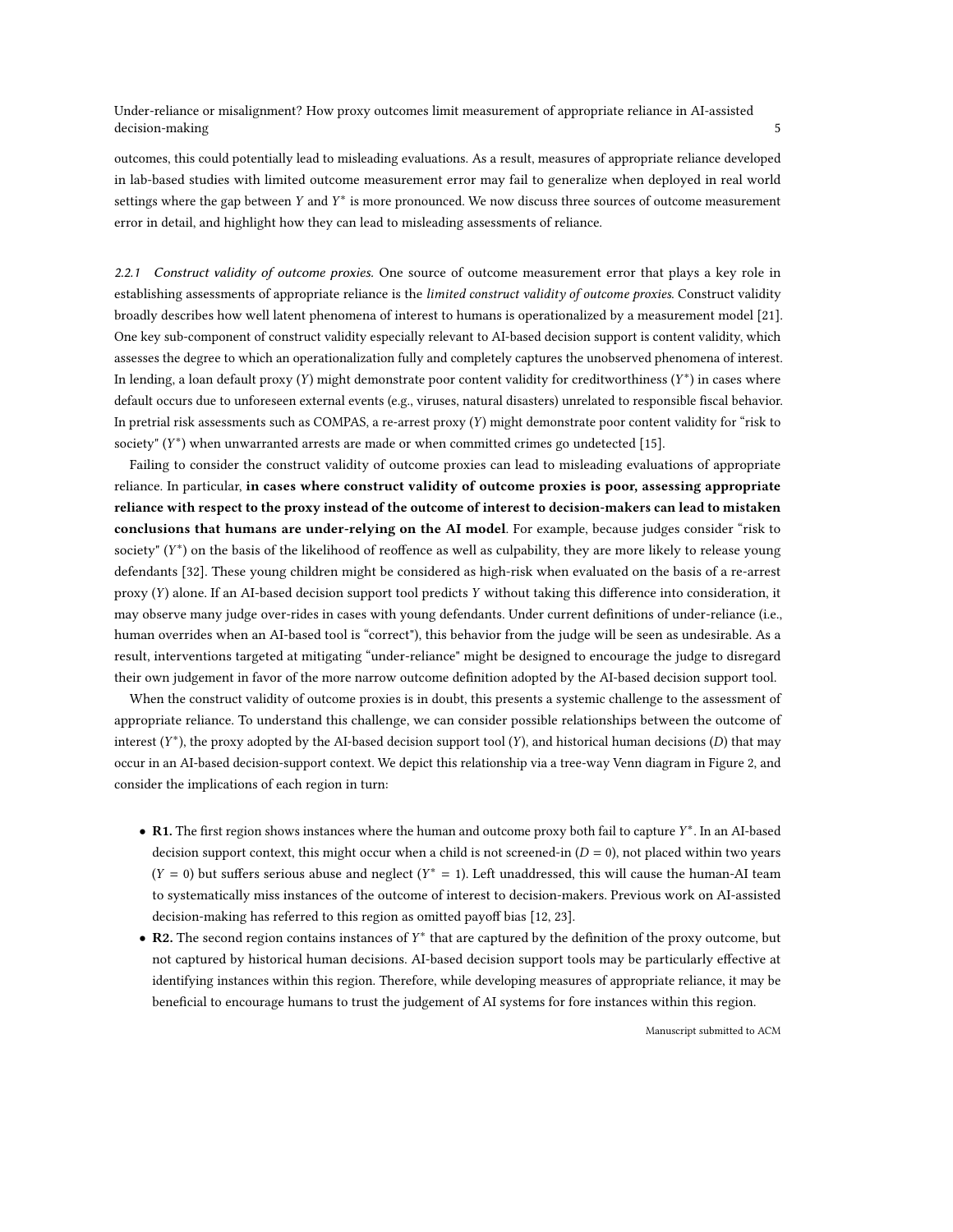<span id="page-5-0"></span>

Fig. 2. Venn diagram showing possible combinations of  $Y = 1$ ,  $Y^* = 1$ , and  $D = 1$  when Y is an imperfect proxy of  $Y^*$ . Each region shows instances of human-AI decision-making that can occur in a given AI-based decision support context.

- R3. The third region contains clear instances of  $Y^*$  that are captured by both the observed outcome and the human. Existing measurements of appropriate reliance may be more likely to correctly assess instances within this region as times when human judgement is well-calibrated with the AI's recommendation.
- R4. The fourth region contains instances of Y<sup>\*</sup> that are captured by human decisions but not by the outcome proxy. Critically, instances within this region may be incorrectly classified as under-reliance under current evaluations. This is because humans correctly identify  $Y^*$ , but the proxy targeted by the AI-based tool does not. Corrected measures of appropriate reliance should take this region into consideration in order to accurately reflect the goals of human decision-makers.
- R5-7. Regions 5-7 show instances where the outcome label, the human, or both, are false positives with respect to  $Y^*$ . R6 shows cases where Y and D are in agreement, but both fail to detect  $Y^*$ . Current evaluations may mistakenly interpret instances in this region as *appropriate reliance* when a model predicting Y and the human D are in agreement (i.e.  $\hat{Y} = 1$ ,  $D = 1$ , and  $Y = 1$ ). Further, evaluations may mistakenly interpret instances in this region as *over-reliance* when a model predicting Y and D are in disagreement (i.e.  $\hat{Y} = 0$ ,  $D = 1$ , and  $Y = 1$ ). However, both of these conclusions would be mistaken given that the true outcome of interest  $Y^*$  did not occur.

In addition to construct validity of outcome proxies, there are also other outcome measurement challenges that should be considered while assessing reliance in AI-assisted decision-making.

2.2.2 Intervention effects. Another source of outcome measurement error that impacts the assessment of appropriate reliance is *intervention effects* resulting from past human decisions [\[11\]](#page-10-11). To understand this concern, we return to the data generative process discussed in Section [2.1.](#page-2-2) Note that historical human decisions constitute an intervention on Y<sup>\*</sup>, and therefore change the probability of observing its proxy Y in historical data. For example, consider a child maltreatment setting, whereby social workers aim to prevent abuse via effective allocation of welfare resources. Here, the goal of social workers is not simply to detect maltreatment cases via accurate decisions. Rather, call workers aim to make it less likely that a child will be seriously harmed through interventions that connect the family with appropriate Manuscript submitted to ACM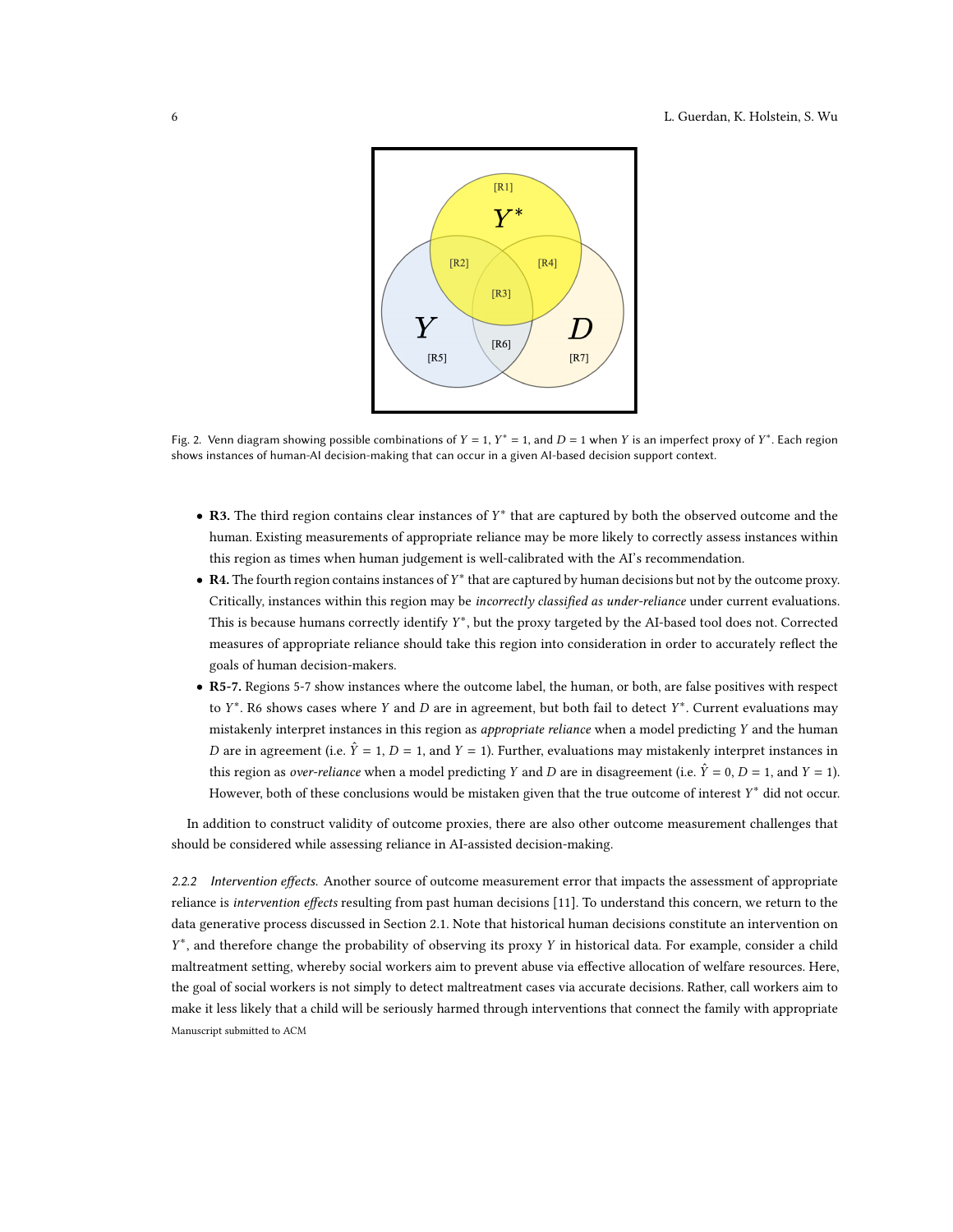Under-reliance or misalignment? How proxy outcomes limit measurement of appropriate reliance in AI-assisted decision-making  $7$ 

support [\[22\]](#page-10-9). Whereas humans consider the question "How likely is Y\* under the proposed decision?", AI-based tools trained on data generated via Figure [1](#page-2-1) answer the question "How likely is Y\* under historical human decisions?".

This difference between how humans and AI-based decision support tools reason about  $Y^*$  complicates the assessment of appropriate reliance. This is because models trained on data generated via Figure [1](#page-2-1) systematically underestimate the risk of cases that benefited most from the decision [\[11\]](#page-10-11). For example, in the child maltreatment context, if a social worker elected to open an investigation on a high-risk family, and that investigation averted abuse  $(Y^*)$ , the data available for modeling will show the case data  $(X)$  along with a positive outcome  $(Y)$  (i.e., no removal from the home in two years). In this case, a human deciding whether to follow the AI-tool's recommendation should follow their own judgement and open an investigation even though this is contrary to the outcome proxy. If a measure of appropriate reliance does not fully capture this nuance, it may incorrectly infer that the human is "under-reliant" on the model when they decide to intervene despite a low-risk prediction.

2.2.3 Selective labels. A final barrier we highlight to assessing appropriate reliance in AI-assisted decision-making is selective labels [\[23,](#page-10-6) [26\]](#page-10-13). Selective labels describe a setting where outcome proxies are only observed among cases where humans decided to intervene. For instance, in a pretrial setting, we only observe re-arrest  $(Y)$  in cases where judges decided to release the defendant. In lending settings, we only observe default  $(Y)$  in cases where a loan was approved by the lender. Initial work on selective labels highlights the importance of considering selective labels while evaluating appropriate reliance. In particular, previous work has shown that after accounting for the effects of selective labels, human decisions are more predictive of proxy outcomes than they would be under a naive assessment that doesn't take selective labels into account [\[23,](#page-10-6) [26\]](#page-10-13). Therefore, accounting for selective labels is an important step to developing a suitable baseline measure of human vs. AI decision quality.

# <span id="page-6-0"></span>3 MEASUREMENT, PREDICTION, AND EVALUATION: A UNIFYING FRAMEWORK

In the previous section, we discussed outcome measurement challenges in AI-assisted decision-making and their relation to assessments of appropriate reliance. This raises the question: "how should assessments of appropriate reliance account for outcome measurement error?" This question is difficult because accounting for outcome measurement error requires understanding the construct of interest to decision-makers. For instance, in the Venn diagram presented in Figure [2,](#page-5-0) it is challenging to establish which region a particular case occupies without understanding how  $D$ ,  $Y$ , and  $Y^*$  are interrelated. Initial work in AI-assisted decision-making has proposed solutions to some aspects of outcome measurement error [\[11,](#page-10-11) [12,](#page-10-12) [26\]](#page-10-13). However, community members establishing measures of appropriate reliance may not be fully aware of this work. This is understandable, as discussion of outcome measurement error remains scattered among the quantitative social sciences, economics, and machine learning communities (Table [1\)](#page-8-0). Therefore, drawing from this literature, we provide a unifying framework for characterizing outcome measurement in AI-assisted decision-making. Our framework captures a broad set of previously proposed modeling approaches and contains three aspects: measurement, prediction, and evaluation.

## 3.1 Measurement

During the measurement step of model development, the unobserved outcome of interest to the organization  $(Y^*)$  is estimated using observations from the data generative process in Figure [1.](#page-2-1) This training data can be described by the tuple  $(X, Z, D, W)$ , where each element is a random variable involved in the data generative process and W is a set of observed outcome proxies  $W = \{Y^1, ..., Y^k\}$ . Here, we use W instead of Y to represent the more general case where Manuscript submitted to ACM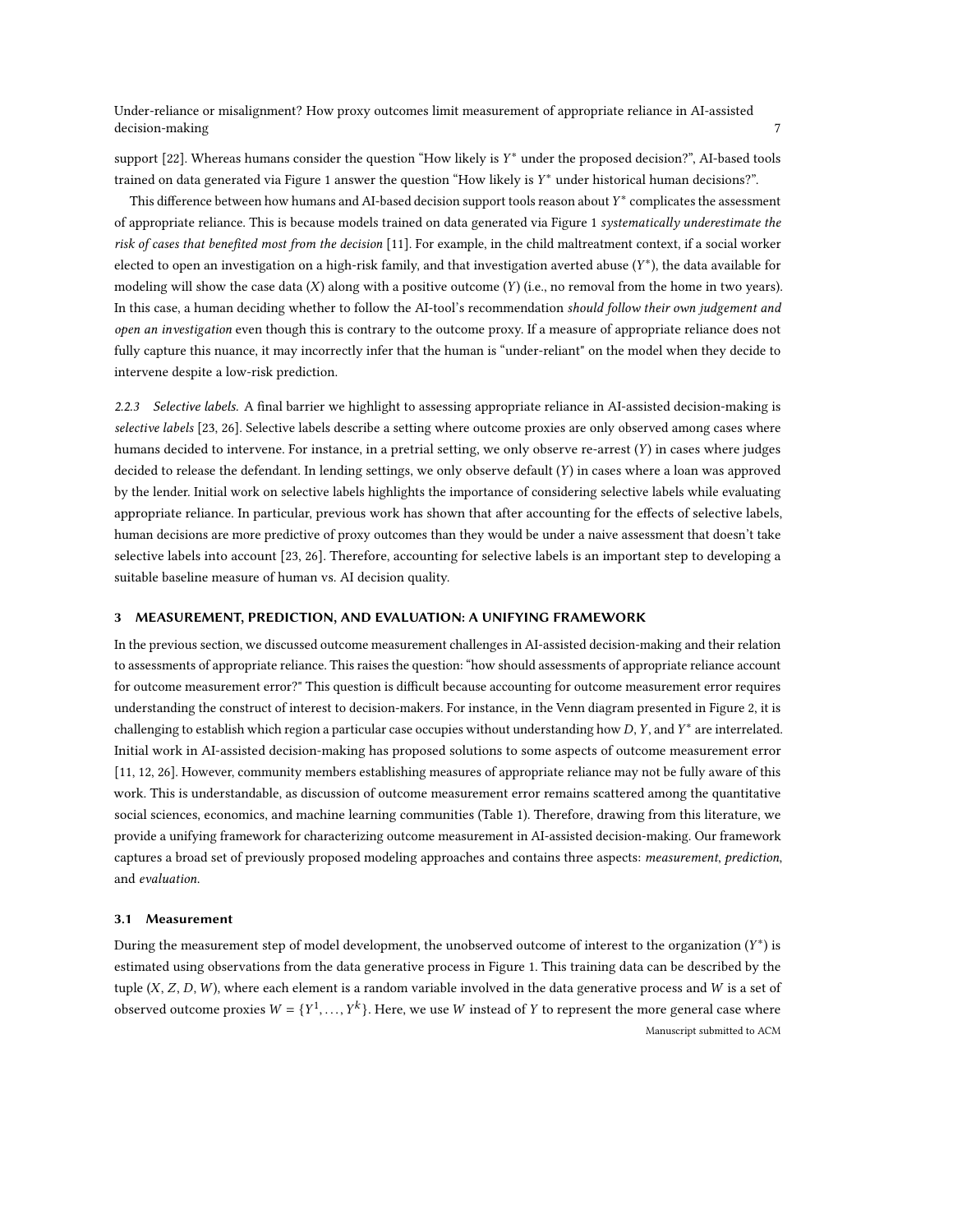multiple outcome proxies are used in parallel to approximate Y\*. In a general form, the measurement model used in AI-assisted decision-making is some function  $F_m$  of the data  $(X, Z, D, W)$  available to the organization. Given this data, the organization develops an estimate for  $Y^*$  via:

$$
\hat{Y}^* = F_m[X, Z, D, W] \tag{1}
$$

We highlight two key aspects of this measurement model. First, the organization has full access to  $(X, Z, D, W)$  based on historical decisions made prior to the introduction of the decision support tool. Recall from Figure [1](#page-2-1) that  $Z$  is often unobserved by the organization. For full generality, we include  $Z$  in this definition because existing work also considers settings where unobservables are available during tool development, but not during deployment [\[10\]](#page-10-16).

Establishing  $F_m$  involves *outcome measurement assumptions* made by the tool developers and organization. There is no direct way to estimate  $Y^*$  without measurement assumptions because  $Y^*$  is not directly observed in historical data. For example, one common assumption adopted in practice is that an observed outcome proxy is a reliable estimate for  $Y^*$ . In these cases,  $F_m$  can be given by  $\hat{Y}^* = Y^1$ . Here,  $Y^1 \in W$  is a single observed outcome proxy (referred to as in Section [2\)](#page-2-0). Though this assumption is most common, others have been adopted in AI-assisted decision-making and quantitative social sciences literature. For example, a broad class of work in quantitative social sciences uses Latent Class Analysis (LCA) to estimate $Y^*$  based on a set of multiple observed proxies  $W$  [\[29\]](#page-11-4). This method makes the measurement assumption that  $\{Y^1, Y^2, ..., Y^K\} \in W$  are conditionally independent given  $Y^*$ . As an additional example, a recently-proposed AI-assisted decision-making approach learns a measurement model  $F_m$  by assigning  $Y^* = 1$  when experts are predicted to agree, and uses a proxy  $Y^1$  otherwise [\[12\]](#page-10-12). This work makes the measurement assumption that expert decision consistency will be more likely when  $Y^* = 1$  $Y^* = 1$ . Table 1 builds on these examples by describing the measurement model  $(F_m)$  assumed by a broader set of AI-based decision support work.

#### 3.2 Prediction

After establishing a measurement model to estimate  $Y^*$  given  $(X, Z, D, W)$ , organizations and researchers then develop a prediction model for use in decision-support settings. This prediction model takes observable features about an individual  $(X)$  and makes a prediction about the unobserved outcome of interest  $(Y^*)$  established during the preceding measurement step. Because  $W$  and  $Z$  are unavailable during deployment of the AI-based decision support tool, these are not included in the prediction model. Typical AI-based decision support workflows do not assume that human decisions are available at run-time. This is because the algorithmic recommendation is designed to *augment rather than* replace the human decision-maker (i.e., algorithm-in-the-loop) [\[2,](#page-10-14) [3\]](#page-10-0). Nevertheless, a set of recently proposed AI-based decision support methods also consider the case where a human decision is available at runtime, and available to the model (i.e., human-in-the-loop) [\[16,](#page-10-17) [28,](#page-11-8) [33,](#page-11-1) [36\]](#page-11-9). Therefore, to capture the full generality of possible prediction models, we include both  $X$  and  $D$  as possible prediction inputs. Given  $X$  and optionally  $D$  available at runtime, the prediction model estimates:

$$
\hat{Y} = F_{p} \left[ \hat{Y}^{*} | X, D \right] \tag{2}
$$

Note that this step mirrors current AI-based decision support tools that predict an estimate  $\hat{Y}$  for the observed outcome proxy  $Y^1$ . The key distinction we draw here is that this prediction model is actually estimating a measurement model  $\hat{Y}^*$  established during the outcome measurement step. Table [1](#page-8-0) shows the prediction model ( $F_p$ ) used by a broad set of AI-based decision support methods.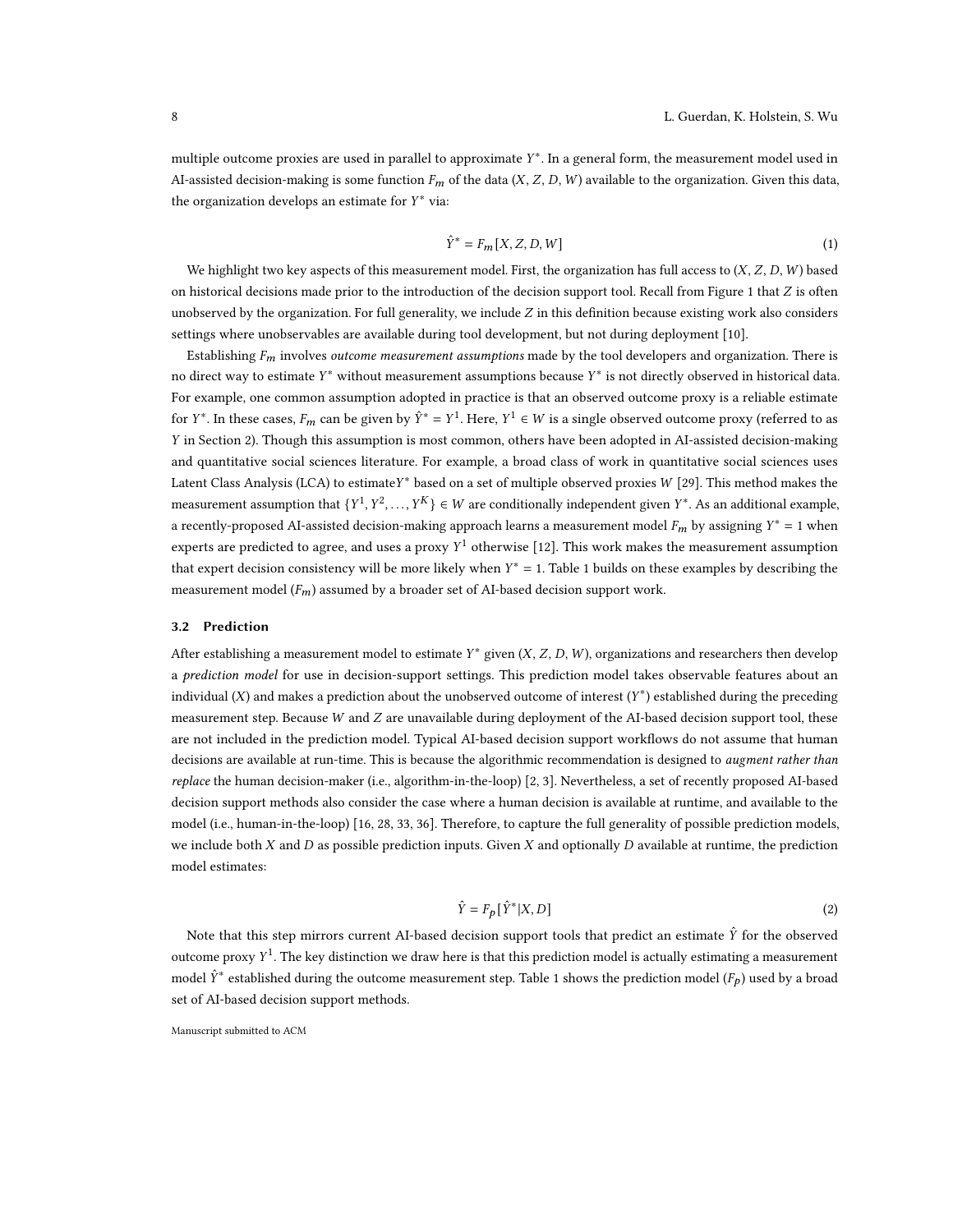| Under-reliance or misalignment? How proxy outcomes limit measurement of appropriate reliance in AI-assisted |  |
|-------------------------------------------------------------------------------------------------------------|--|
| decision-making                                                                                             |  |

<span id="page-8-0"></span>

| Work                                                                           | Measurement $(F_m)$                                                                                                               | <b>Prediction</b> $(F_p)$                                                                                         | Evaluation                                                                                                                                          | Challenge(s)                                          |
|--------------------------------------------------------------------------------|-----------------------------------------------------------------------------------------------------------------------------------|-------------------------------------------------------------------------------------------------------------------|-----------------------------------------------------------------------------------------------------------------------------------------------------|-------------------------------------------------------|
| Gao et al. [16]<br>Madras et al. [28]<br>Wilder et al. [36]<br>Tan et al. [33] | $\hat{Y}^* = F_m[W]$ , where<br>$W = Y1$ . Assumes that<br>outcome proxy is<br>ground truth.                                      | D available at run-time<br>(human-in-the-loop).<br>Work improves $F_p$<br>using human decisions                   | No assessment of $F_m$ .<br>Accuracy and ROC based<br>evaluation of $F_p$ .                                                                         | None                                                  |
| Hilgard et al. [20]                                                            |                                                                                                                                   |                                                                                                                   | Accuracy-based evaluation<br>of $F_p$ with focus on human<br>decision performance. No<br>evaluation of $F_m$ .                                      |                                                       |
| De-Arteaga et al.<br>$\lceil 12 \rceil$                                        | $\hat{Y}^* = F_m[W, D, X]$ with<br>$W = \{Y^1\}$ . Assumes<br>$Y^*$ can be identified via<br>consistancy of expert<br>decisions.  |                                                                                                                   | Assess $F_p$ via<br>preci-<br>sion/recall of on training<br>outcome $Y^1$ and $F_m$ via<br>precision/recall on held-out<br>outcomes $Y^2$ , $Y^3$ . | Construct<br>validity,<br>proxy obser-<br>vation bias |
| Coston et al. [11]                                                             | $\hat{Y}^* = F_m[W, D]$ , where<br>$W = \{Y^1\}$ and $Y^1$ only<br>observed when $D = 1$ .                                        |                                                                                                                   | $F_m$ uses doubly-robust esti-<br>mation to account for treat-<br>ment effects of D.                                                                | Intervention<br>effects                               |
| Lakkaraju et al. [26]                                                          | $\hat{Y}^* = F_m[W, D]$ , where<br>$W = \{Y^1\}$ and $Y^1$ is ob-<br>served when $D = 1$ .                                        | un-available<br>D<br>at<br>runtime (algorithm-<br>in-the-loop)                                                    | Proposes method for ac-<br>counting for selective labels<br>during the evaluation of $F_p$                                                          | Proxy obser-<br>vation bias                           |
| Kleinberg et al. [23]                                                          | $\hat{Y}^* = F_m[W]$ , where<br>$W = Y^1$ and $Y^1$ is only<br>observed when $D = 1$ .                                            |                                                                                                                   | Uses contraction method<br>proposed in [26]. Evaluates<br>model on a set of held-out<br>outcomes                                                    | Construct<br>validity,<br>Proxy obser-<br>vation bias |
| Coston et al. [10]                                                             | $\hat{Y}^* = F_m[X, Z, D, W],$<br>where $W = \{Y^1\}$ . As-<br>sumes confounders Z<br>available at at training.                   |                                                                                                                   | $F_m$ uses doubly-robust esti-<br>mation to account for treat-<br>ment effects of D.                                                                | Intervention<br>effects                               |
| Latent Class Anal-<br>ysis (McCutcheon<br>[29]                                 | $\hat{Y}^*$<br>$= F_m[W]$ . As-<br>sumes $\{Y^1, , Y^K\}$ are<br>conditionally indepen-<br>dent given latent class<br>membership. | 3-step LCA with co-<br>variates [34]. Could in-<br>clude settings where<br>D is known or un-<br>known at runtime. | Assess $F_m$ with $G^2$ or BIC.<br>$F_p$ fit with a logit model.                                                                                    | Construct<br>validity                                 |
| Fogliato et al. [14]                                                           | $\hat{Y}^* = F_m[W]$ , where<br>$W = Y^1$ . Assumes mea-<br>surement error between<br>$Y^*$ and $Y^1$ with known<br>magnitude.    | N/A                                                                                                               | Primary contribution is a<br>statistical framework for<br>assessing measurement er-<br>ror (termed target variable<br>bias).                        | Construct<br>validity                                 |

Table 1. Taxonomy of measurement, prediction and evaluation challenge(s) addressed by a broad set AI-assisted decision-making methods drawn from risk assessment and algorithmic decision support literature. We show cases where an outcome proxy is assigned as the measurement hypothesis by  $\hat{Y}^* = F_{m}[W]$ , where  $W = Y^1$ .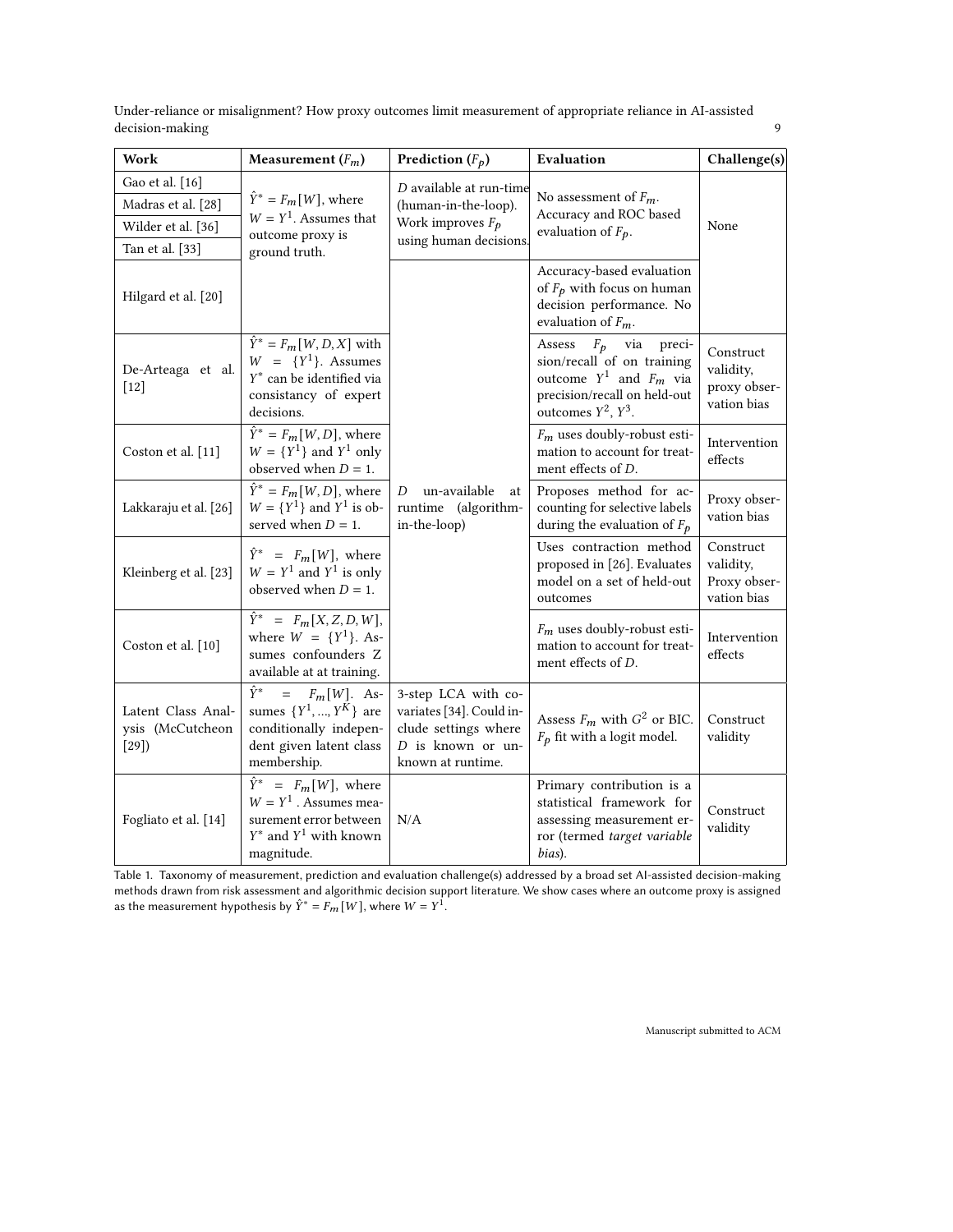#### 3.3 Evaluation

A final stage of AI-based decision support tool development involves evaluation. In classical modeling contexts, evaluation efforts assess  $F_p$  in terms of accuracy, AUC, or statistical fairness measures with respect to a proxy outcome. In addition to model-based evaluations, it is becoming increasingly common to assess how the system is adopted by humans in practice [\[1,](#page-10-20) [23\]](#page-10-6). For example, an evaluation might assess whether decision-makers "over-rely" or "under-rely" on the tool [\[9\]](#page-10-21). Because these evaluations are with respect to  $F_p$ , they are suitable in cases where the prediction is aligned with the interests of the decision-maker, but incorrect in a specific instance (e.g., due to missing contextual information or dataset shifts). However, this evaluation of  $F_p$  is distinct from an evaluation of the measurement process  $F_m$  that determines whether the model effectively targets the construct of interest  $Y^*$ .

Recently proposed statistical methods propose some avenues for evaluating  $F_m$  at a model level [\[11,](#page-10-11) [14,](#page-10-19) [23,](#page-10-6) [26\]](#page-10-13). At a broader level, tools used to assess construct validity are also used to assess different aspects of  $F_m$ . For example, organizations might examine the convergent validity of  $F_m$  to see whether estimates of  $Y^*$  correlate with other known measurements of the same unobserved outcome [\[21\]](#page-10-7). They might also examine the predictive validity by checking whether estimates of  $Y^*$  are predictive of downstream external outcomes. Measurement theory in the quantitative social sciences provides a rich set of ways to evaluate the construct validity of [\[19\]](#page-10-22). Notably, however, current measurements of over-reliance and under-reliance do not involve  $F_m$ , which makes it difficult to assess how the measurement model will impact resulting human trust and decision-making. We summarize evaluation-related procedures adopted by a broad set of AI-assisted decision-making literature in Table [1.](#page-8-0)

### 4 GUIDELINES AND IMPLICATIONS

In the discussion above, we described several outcome measurement-related challenges that may limit existing assessments of appropriate reliance. In light of this discussion, we now provide suggestions for the development of appropriate reliance measures in AI-assisted decision support. Most broadly, the research community should consider outcome measurement error carefully during the development of reliance measures. This is because if an evaluation of reliance mistakenly claims that a human is *under-relying* on a prediction model  $(F_p)$  when they are in fact disagreeing with the outcome measurement  $(F_m)$ , organizations may pressure decision-makers to follow the guidance of misaligned tools. Applying excessive organizational pressure to follow incorrect tools has the potential to introduce damaging consequences [\[7,](#page-10-23) [13,](#page-10-24) [18,](#page-10-25) [22\]](#page-10-9).

A first step that the community can take to better address outcome measurement error in assessments of reliance is to consider a more realistic suite of datasets in empirical evaluations. Ideally, these datasets should involve data drawn from historical human decision-making processes (Figure 1), as these better reflect real-world deployments of AI-assisted decision-making systems. As a second step forward, we suggest developing mechanisms for assessing whether human over-rides of AI recommendations are indicative of under-reliance  $(F_p)$ , or are symptoms of a more fundamental outcome measurement issue  $(F_m)$ . Further, it may also be valuable to investigate how closely humans scrutinize an AI's recommendation under different outcome measurement conditions. For example, when the proxy targeted by a model differs from the construct of interest, humans may disengage and over-rely on the model recommendations.

Finally, measures of appropriate reliance should be developed that account for nuanced issues such as intervention effects and selective labels. Because of the complexity of these issues, and the unknown effects they may have on human decision-making, it may be necessary to conduct controlled empirical experiments to understand their effect on human reliance patterns. We hope that our framework for characterizing outcome measurement error through the lens of measurement, prediction, and evaluation will provide a valuable springboard for these research efforts. Manuscript submitted to ACM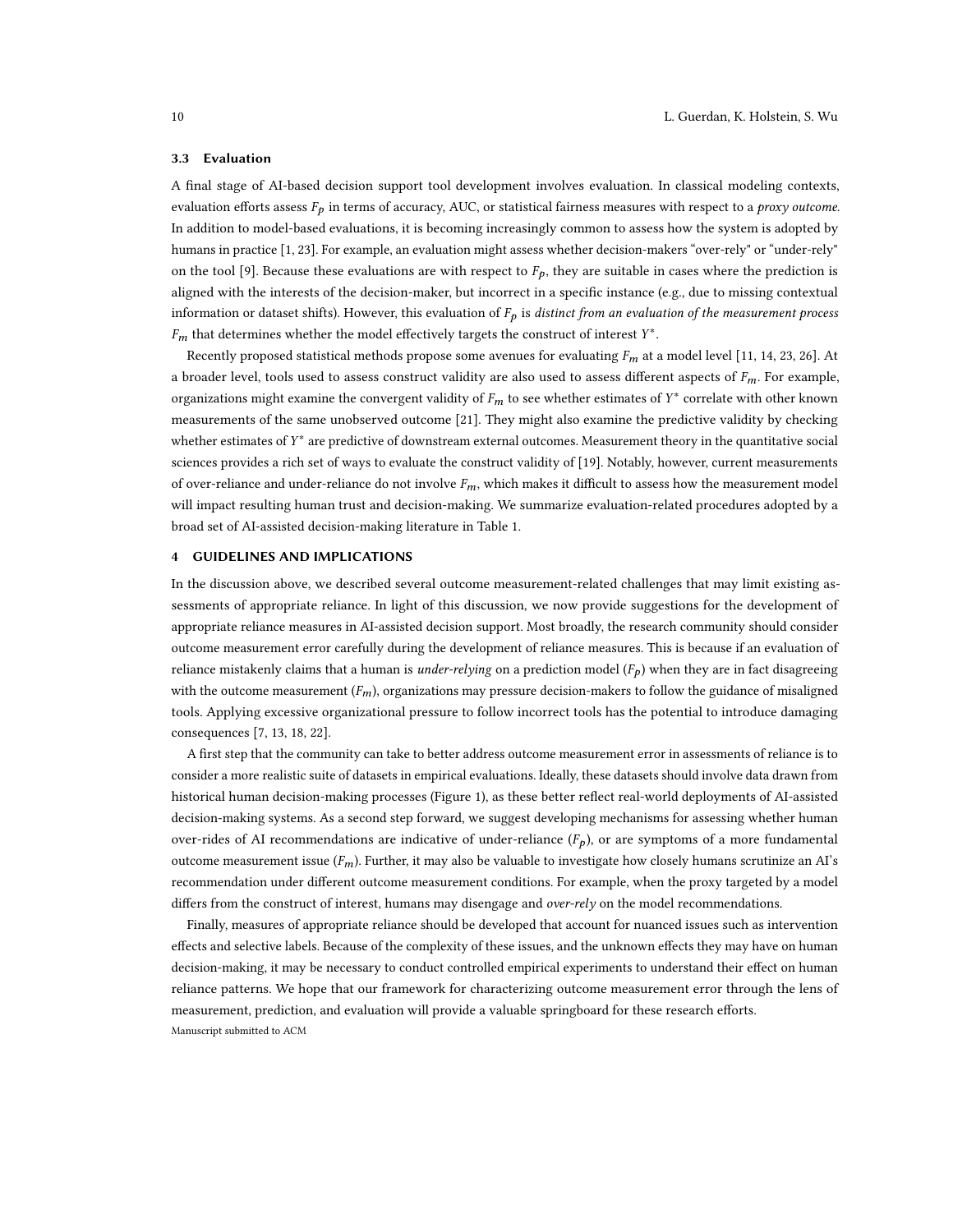Under-reliance or misalignment? How proxy outcomes limit measurement of appropriate reliance in AI-assisted decision-making 11

## REFERENCES

- <span id="page-10-20"></span>[1] Alex Albright. 2019. If you give a judge a risk score: evidence from Kentucky bail decisions. (2019).
- <span id="page-10-14"></span>[2] Gagan Bansal, Besmira Nushi, Ece Kamar, Walter S Lasecki, Daniel S Weld, and Eric Horvitz. 2019. Beyond accuracy: The role of mental models in human-AI team performance. In Proceedings of the AAAI Conference on Human Computation and Crowdsourcing, Vol. 7. 2–11.
- <span id="page-10-0"></span>[3] Gagan Bansal, Tongshuang Wu, Joyce Zhou, Raymond Fok, Besmira Nushi, Ece Kamar, Marco Tulio Ribeiro, and Daniel Weld. 2021. Does the whole exceed its parts? the effect of ai explanations on complementary team performance. In Proceedings of the 2021 CHI Conference on Human Factors in Computing Systems. 1–16.
- <span id="page-10-3"></span>[4] Zana Buçinca, Maja Barbara Malaya, and Krzysztof Z Gajos. 2021. To trust or to think: cognitive forcing functions can reduce overreliance on AI in AI-assisted decision-making. Proceedings of the ACM on Human-Computer Interaction 5, CSCW1 (2021), 1–21.
- <span id="page-10-15"></span>[5] Adrian Bussone, Simone Stumpf, and Dympna O'Sullivan. 2015. The role of explanations on trust and reliance in clinical decision support systems. In 2015 international conference on healthcare informatics. IEEE, 160–169.
- <span id="page-10-10"></span>[6] Aaron Chalfin, Oren Danieli, Andrew Hillis, Zubin Jelveh, Michael Luca, Jens Ludwig, and Sendhil Mullainathan. 2016. Productivity and selection of human capital with machine learning. American Economic Review 106, 5 (2016), 124–27.
- <span id="page-10-23"></span>[7] Cheng and Stapleton, Hao-Fei Cheng, Logan Stapleton, Anna Kawakami, Venkat Sivaraman, Yanghuidi Cheng, Diana Qing, Adam Perer, Kenneth Holstein, Zhiwei Steven Wu, and Haiyi Zhu. 2022. How Child Welfare Workers Reduce Racial Disparities in Algorithmic Decisions. In Proceedings of the 2022 CHI Conference on Human Factors in Computing Systems (forthcoming).
- <span id="page-10-4"></span>[8] Chun-Wei Chiang and Ming Yin. 2021. You'd Better Stop! Understanding Human Reliance on Machine Learning Models under Covariate Shift. In 13th ACM Web Science Conference 2021. 120–129.
- <span id="page-10-21"></span>[9] Alexandra Chouldechova, Diana Benavides-Prado, Oleksandr Fialko, and Rhema Vaithianathan. 2018. A case study of algorithm-assisted decision making in child maltreatment hotline screening decisions. In Conference on Fairness, Accountability and Transparency. PMLR, 134–148.
- <span id="page-10-16"></span>[10] Amanda Coston, Edward Kennedy, and Alexandra Chouldechova. 2020. Counterfactual predictions under runtime confounding. Advances in Neural Information Processing Systems 33 (2020), 4150–4162.
- <span id="page-10-11"></span>[11] Amanda Coston, Alan Mishler, Edward H Kennedy, and Alexandra Chouldechova. 2020. Counterfactual risk assessments, evaluation, and fairness. In Proceedings of the 2020 Conference on Fairness, Accountability, and Transparency. 582–593.
- <span id="page-10-12"></span>[12] Maria De-Arteaga, Artur Dubrawski, and Alexandra Chouldechova. 2021. Leveraging expert consistency to improve algorithmic decision support. arXiv preprint arXiv:2101.09648 (2021).
- <span id="page-10-24"></span>[13] Maria De-Arteaga, Riccardo Fogliato, and Alexandra Chouldechova. 2020. A case for humans-in-the-loop: Decisions in the presence of erroneous algorithmic scores. In Proceedings of the 2020 CHI Conference on Human Factors in Computing Systems. 1–12.
- <span id="page-10-19"></span>[14] Riccardo Fogliato, Alexandra Chouldechova, and Max G'Sell. 2020. Fairness evaluation in presence of biased noisy labels. In International Conference on Artificial Intelligence and Statistics. PMLR, 2325–2336.
- <span id="page-10-8"></span>[15] Riccardo Fogliato, Alice Xiang, Zachary Lipton, Daniel Nagin, and Alexandra Chouldechova. 2021. On the Validity of Arrest as a Proxy for Offense: Race and the Likelihood of Arrest for Violent Crimes. In Proceedings of the 2021 AAAI/ACM Conference on AI, Ethics, and Society. 100-111.
- <span id="page-10-17"></span>[16] Ruijiang Gao, Maytal Saar-Tsechansky, Maria De-Arteaga, Ligong Han, Min Kyung Lee, and Matthew Lease. 2021. Human-AI collaboration with bandit feedback. arXiv preprint arXiv:2105.10614 (2021).
- <span id="page-10-5"></span>[17] Ben Green and Yiling Chen. 2019. The principles and limits of algorithm-in-the-loop decision making. Proceedings of the ACM on Human-Computer Interaction 3, CSCW (2019), 1–24.
- <span id="page-10-25"></span>[18] Ben Green and Yiling Chen. 2021. Algorithmic risk assessments can alter human decision-making processes in high-stakes government contexts. Proceedings of the ACM on Human-Computer Interaction 5, CSCW2 (2021), 1–33.
- <span id="page-10-22"></span>[19] David J Hand. 2004. Measurement theory and practice. London: Arnold (2004).
- <span id="page-10-18"></span>[20] Sophie Hilgard, Nir Rosenfeld, Mahzarin R Banaji, Jack Cao, and David Parkes. 2021. Learning representations by humans, for humans. In International Conference on Machine Learning. PMLR, 4227–4238.
- <span id="page-10-7"></span>[21] Abigail Z Jacobs and Hanna Wallach. 2021. Measurement and fairness. In Proceedings of the 2021 ACM conference on fairness, accountability, and transparency. 375–385.
- <span id="page-10-9"></span>[22] Anna Kawakami, Venkat Sivaraman, Hao-Fei Cheng, Logan Stapleton, Yang Cheng, Diana Qing, Adam Perer, Steven Wu, Zhu Haiyi, and Kenneth Holstein. 2022. Improving human-AI partnerships in child welfare: Understanding worker practices, challenges, and desires for algorithmic decision support.. In To appear in Proceedings of the ACM CHI Conference on Human Factors in Computing Systems (CHI'22).
- <span id="page-10-6"></span>[23] Jon Kleinberg, Himabindu Lakkaraju, Jure Leskovec, Jens Ludwig, and Sendhil Mullainathan. 2018. Human decisions and machine predictions. The quarterly journal of economics 133, 1 (2018), 237–293.
- <span id="page-10-1"></span>[24] Vivian Lai, Han Liu, and Chenhao Tan. 2020. "Why is' Chicago'deceptive?" Towards Building Model-Driven Tutorials for Humans. In Proceedings of the 2020 CHI Conference on Human Factors in Computing Systems. 1–13.
- <span id="page-10-2"></span>[25] Vivian Lai and Chenhao Tan. 2019. On human predictions with explanations and predictions of machine learning models: A case study on deception detection. In Proceedings of the conference on fairness, accountability, and transparency. 29–38.
- <span id="page-10-13"></span>[26] Himabindu Lakkaraju, Jon Kleinberg, Jure Leskovec, Jens Ludwig, and Sendhil Mullainathan. 2017. The selective labels problem: Evaluating algorithmic predictions in the presence of unobservables. In Proceedings of the 23rd ACM SIGKDD International Conference on Knowledge Discovery and Data Mining. 275–284.